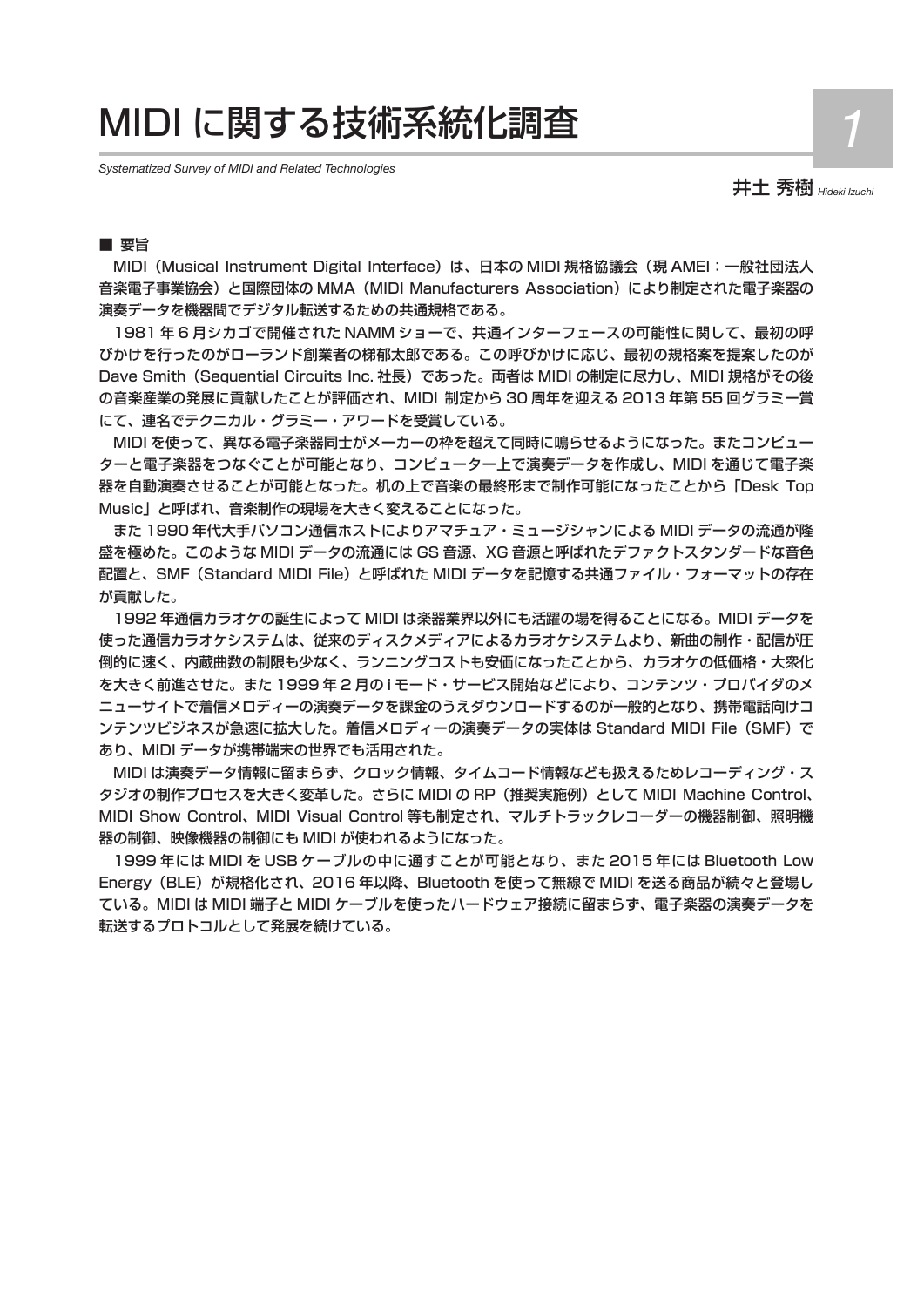#### ■ Abstract

The Musical Instrument Digital Interface (MIDI) is a common standard for digitally transferring electronic musical instrument performance data between devices, established by the then Japan MIDI Standards Committee (now the Association of Musical Electronics Industry [AMEI]) and the international body, the MIDI Manufacturers Association (MMA).

At the NAMM show held in Chicago in June 1981, Ikutaro Kakehashi, the founder of Roland Corp., was the first to issue a call for a common interface. Dave Smith (President of Sequential Circuits Inc.) responded to this call and provided the first draft for a standard. Both worked to establish MIDI, and the contribution of the MIDI standard to the subsequent development of the music industry was recognized with a joint Technical Grammy Award at the 55th Grammy Awards in 2013, the 30th anniversary of the MIDI.

MIDI made it possible to play different electronic musical instruments together, regardless of manufacturer. It also became possible to connect computers with electronic musical instruments to create performance data on a computer, then, via MIDI, have the computer play the electronic musical instrument. This made it possible to produce music in its final form at a desk, resulting in the phrase "Desk Top Music," and brought about a sea change in how music is produced.

Further, thanks to the services of a major personal computer telecommunication host, the circulation of MIDI data by amateur musicians flourished in the 1990s. Contributing to this were a couple of de facto standards for assigning instrument sounds, known as GS and XG format sound sources, and also a common MIDI file format, called the Standard MIDI File (SMF), for storing MIDI data.

The birth of "karaoke online" so to speak (with data hosted on remote servers) in 1992 extended MIDI's scope beyond the musical instrument industry. These new karaoke systems used MIDI data, which allowed the vendors to create and distribute new songs with overwhelming speed compared to conventional karaoke systems using disc media. The number of songs available also skyrocketed and running costs lowered, making karaoke more affordable and thus far more widely available. Furthermore, with the launch of i-mode in February 1999, and similar services, it became common to pay for and download ringtone data on a content provider's portal site, leading to rapid expansion of the mobile phone content business. MIDI was also utilized in mobile devices, with the performance data for the ringtone itself being the Standard MIDI file (SMF).

MIDI is not limited to performance data but can handle clock, time code, and other information. This revolutionized the production process in recording studios. In addition, MIDI Machine Control, MIDI Show Control, MIDI Visual Control and other subsets were established as RP (recommended practice) for MIDI. MIDI thus came to be used for controlling multitrack recording, lighting, and video equipment.

In 1999, it became possible to relay MIDI data through USB cables. In 2015, Bluetooth Low Energy (BLE) was standardized, and products capable of transmitting MIDI wirelessly using Bluetooth have been on the increase since 2016. MIDI is not limited to hardware connections in the form of MIDI cables between MIDI terminals but continues its development as a protocol for transferring electronic musical instrument performance data.